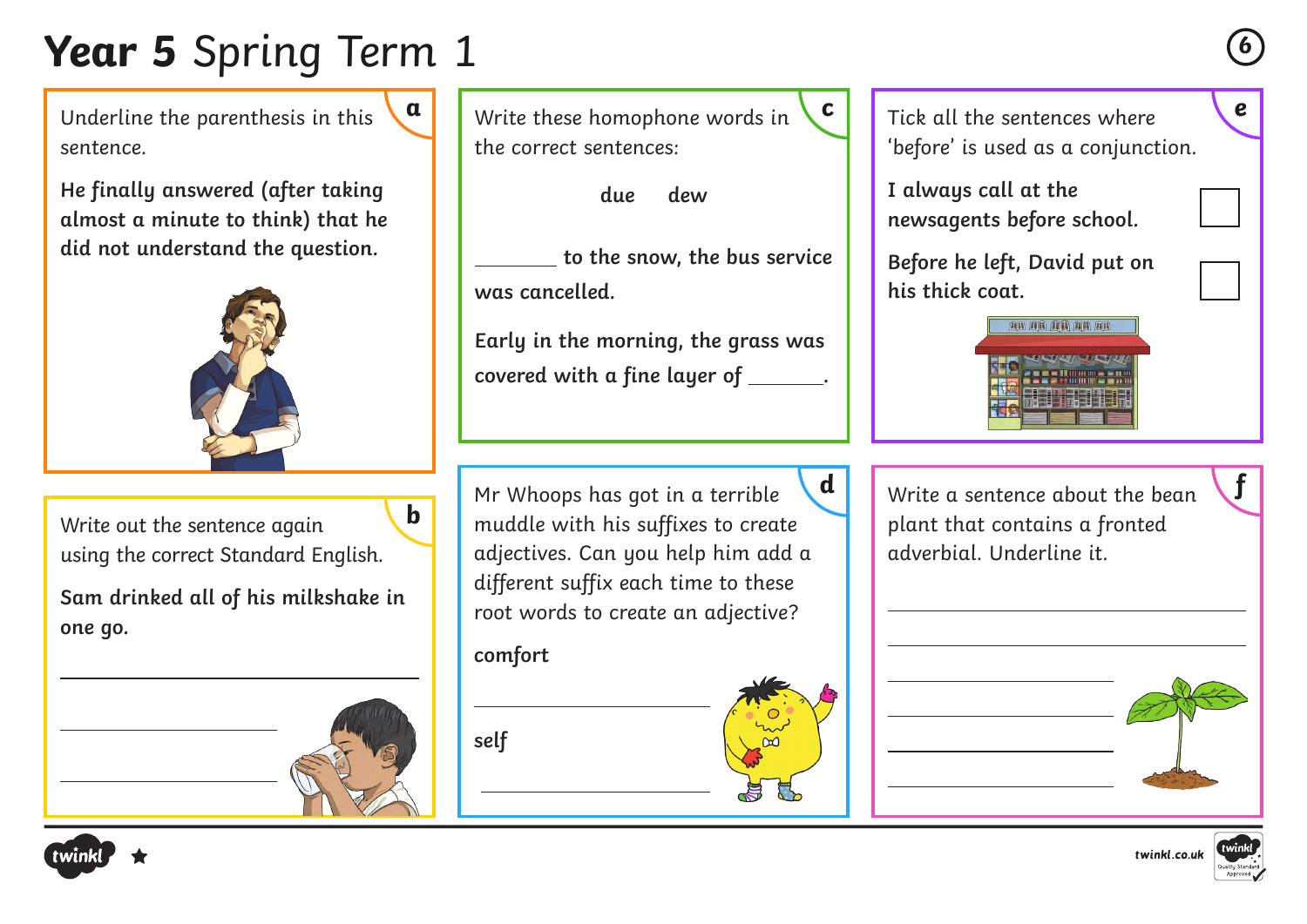# **Year 5** Spring Term 1 **Answers <sup>6</sup>**

Underline the parenthesis in this sentence.

**He finally answered (after taking almost a minute to think) that he did not understand the question.**



Write out the sentence again using the correct Standard English.

**Sam drinked all of his milkshake in one go.**

**Sam drank all of his milkshake in one go.**



**b**

**a** Write these homophone words in **c** Tick all the sentences where **e** the correct sentences:

**due dew**

**Due to the snow, the bus service was cancelled.**

**Early in the morning, the grass was covered with a fine layer of dew .**

Mr Whoops has got in a terrible muddle with his suffixes to create adjectives. Can you help him add a different suffix each time to these root words to create an adjective?

**comfort** 

**self** 

**e.g. comfortable/selfless**

Tick all the sentences where 'before' is used as a conjunction.

I always call at the **newsagents before school.**

**Before he left, David put on his thick coat.**





Write a sentence about the bean **d f** plant that contains a fronted adverbial. Underline it.

> **Accept any sentence with an underlined fronted adverbial, e.g. After a few weeks, the bean had grown strong roots.**





twinkl.co.uk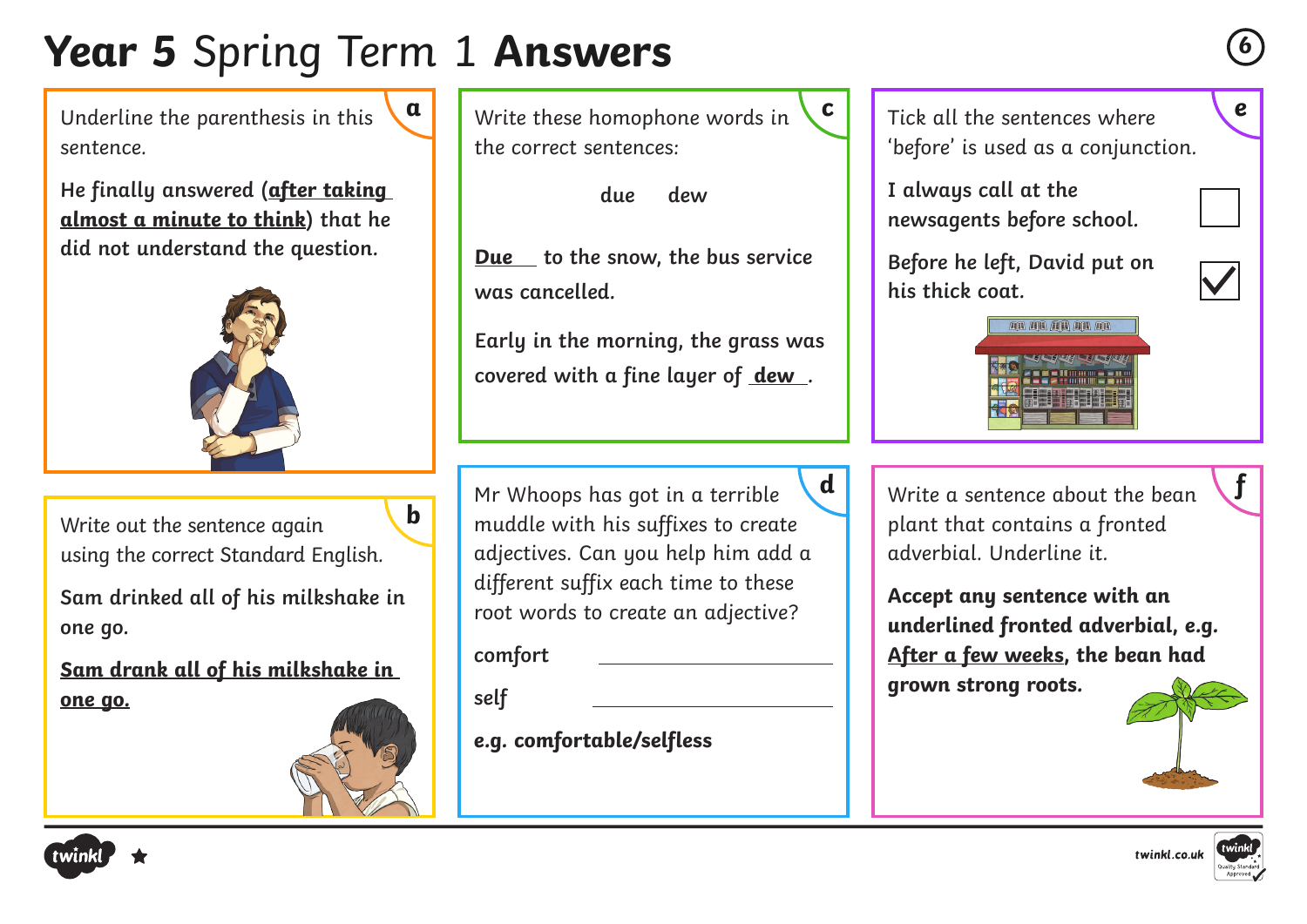# **Year 5** Spring Term 1 **<sup>6</sup>**

Add appropriate punctuation around the parenthesis in this sentence.

**He finally answered after taking almost a minute to think that he did not understand the question.**



**b**

Write out the sentences again using the correct Standard English.

**Sam drinked all of his milkshake in one go.**

**She stirred the cake mixture really good.**

**a** Write these homophone words in **c** Tick all the sentences where **e** the correct sentences:

**vain vein** My \_\_\_\_\_\_\_\_\_\_\_\_\_\_\_\_\_\_ older brother **spends most of his time doing his hair in the bathroom mirror. The nurse at the blood donation clinic inserted the needle into the donor's .**

Mr Whoops has got in a terrible muddle with his suffixes to create adjectives. Can you help him add a different suffix each time to these root words to create an adjective? **d**



Tick all the sentences where 'before' is used as a conjunction.

I always call at the **newsagents before school.**

**Before he left, David put on his thick coat.**

**Liam went before Jill in the queue for dinner.** 

Write a sentence about the bean plant that contains a fronted adverbial and an adjective. Underline them. **f**



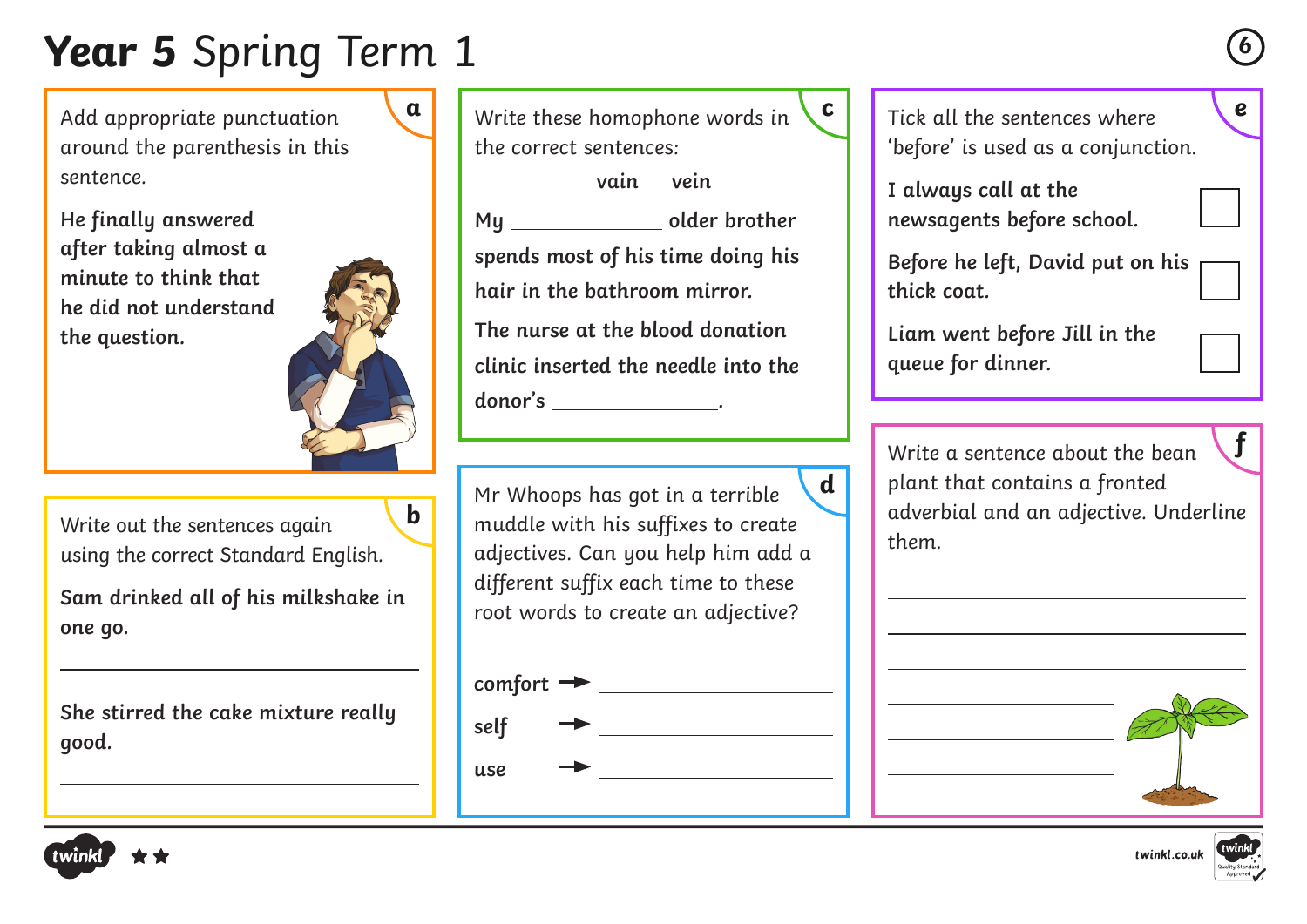## **Year 5** Spring Term 1 **Answers <sup>6</sup>**

Add appropriate punctuation around the parenthesis in this sentence.

He finally answered **after taking almost a minute to think** that he did not understand the question.

**Accept brackets, dashes or commas.**



**b**

Write out the sentences again using the correct Standard English.

Sam drinked all of his milkshake in one go.

**Sam drank all of his milkshake in one go.**

She stirred the cake mixture really good.

**She stirred the cake mixture really well.**



**vain vein My vain older brother spends most of his time doing his hair in the bathroom mirror. The nurse at the blood donation clinic inserted the needle into the** 

**donor's vein .**

Mr Whoops has got in a terrible muddle with his suffixes to create adjectives. Can you help him add a different suffix each time to these root words to create an adjective? **d**

**comfort** 

**self** 

**use** 

**e.g. comfortable/selfless/useful, etc.**

Tick all the sentences where 'before' is used as a conjunction.

I always call at the **newsagents before school.**

**Before he left, David put on his thick coat.**

**Liam went before Jill in the queue for dinner.** 

Write a sentence about the bean plant that contains a fronted adverbial and an adjective. Underline them. **f**

**Accept any sentence with an underlined fronted adverbial and an adjective, e.g. After a few weeks, the bean had grown strong roots.** 







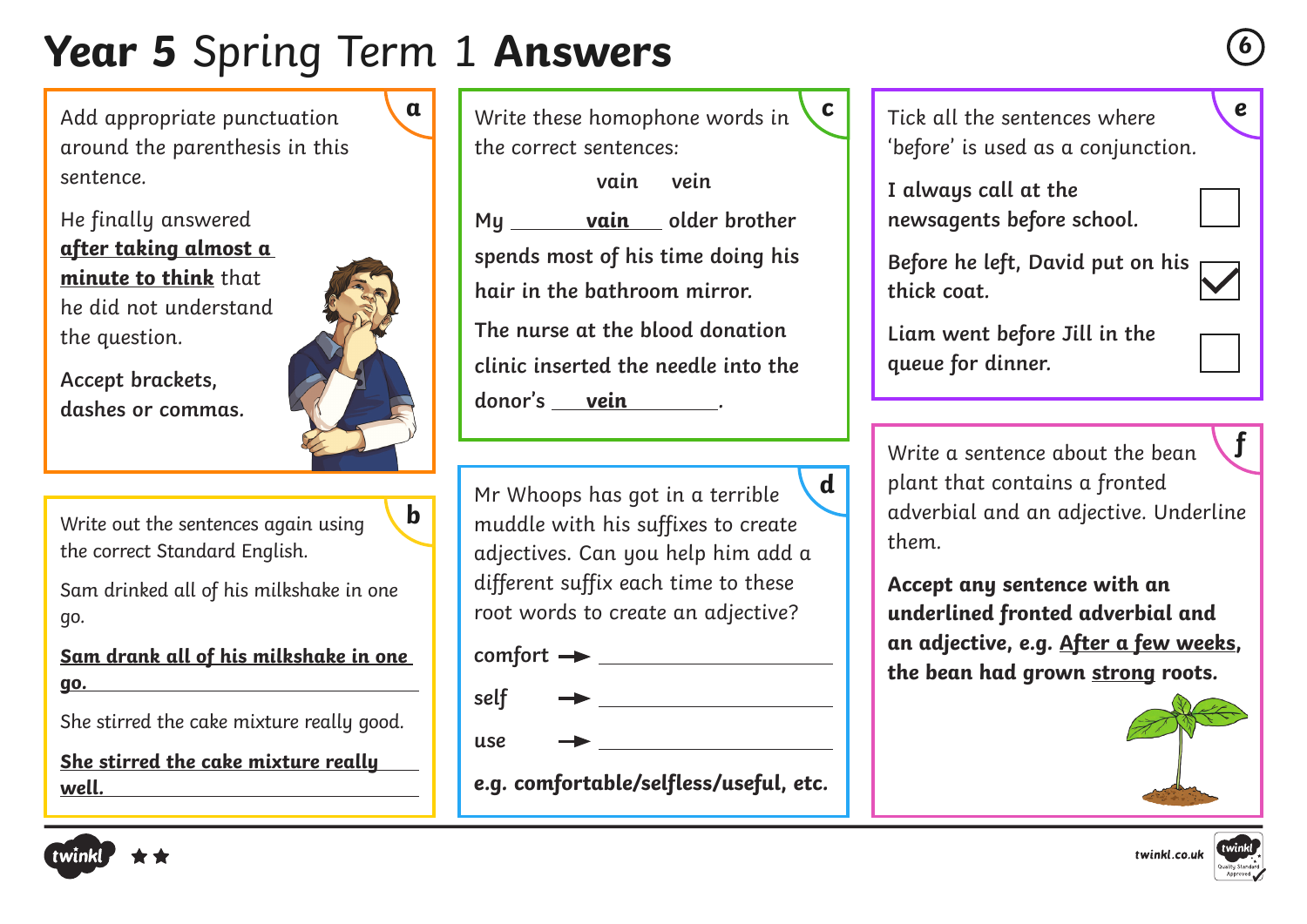# **Year 5** Spring Term 1 **<sup>6</sup>**

Add a parenthesis of extra information into this sentence. Don't forget the appropriate punctuation.

**He finally answered** 

**that he did not understand the question.**

Write out the sentences again using the correct Standard English. **b**

**Sam drinked all of his milkshake in one go.**

**She stirred the cake mixture really good.**

**The detective couldn't find no evidence.**

Can you use these two homophone words accurately in two separate sentences? **holy wholly** Mr Whoops has got in a terrible muddle with his suffixes to create adjectives. Can you help him add a different suffix each time to these root words to create an adjective? **comfort self use joy**  Decide whether 'before' is **a c e**

being used as a preposition or a conjunction in the following sentences.

**I always call at the newsagents before school.** 

**Before he left, David put on his thick coat.** 

**Liam went before Jill in the queue for dinner.** 

 $\mathbf{d}$   $\vert$  Write a sentence about the bean  $\mathbf{f}$ plant that contains a fronted adverbial, an adjective and an ambitious verb. Underline them.